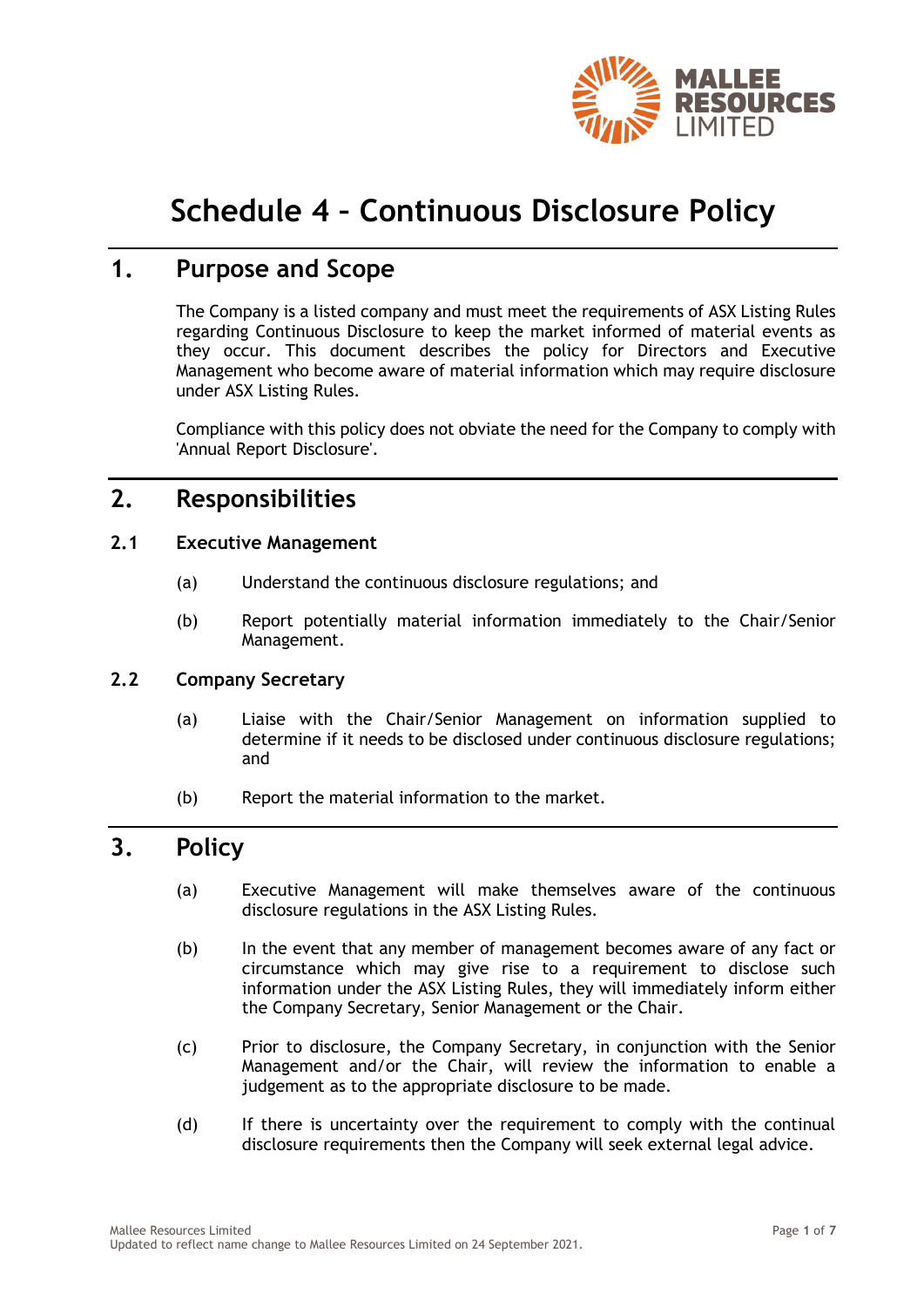

- (e) The Company, through the Company Secretary, will notify the market of any information it is determined is required to be disclosed.
- (f) In accordance with ASX Listing Rules, the Company will immediately notify the market of information:
	- (i) concerning the Company that a reasonable person would expect to have a material effect on the price or value of the Company's securities; and
	- (ii) that would, or would be likely to, influence persons who commonly invest in securities in deciding whether to acquire or dispose of the Company's securities.

The only exception to this is where the ASX Listing Rules do not require such information to be disclosed.

#### **3.2 Internal notification and decision-making concerning the disclosure obligation**

The Board has designated the Company Secretary as the person responsible for overseeing and coordinating disclosure of information to the market as well as communicating with the relevant authorities. The CEO/MD and Company Secretary will be responsible for ensuring that Company announcements are made in a timely manner, and will establish a vetting procedure to ensure that the announcements are factual and do not omit any material information.

The CEO/MD and Company Secretary will also ensure that Company announcements are expressed in a clear and objective manner that allows investors to assess the impact of the information when making investment decisions.

To assist the CEO/MD and Company Secretary to fulfil the Company's disclosure requirements, executive staff are responsible for immediately communicating to the CEO/MD and Company Secretary any possible continuous disclosure matter concerning the operations of the Company. Executive staff are responsible for ensuring that the information is provided to the CEO/MD and Company Secretary as soon as they become aware of it and that it is factual and does not omit any material information. Executive staff will promptly respond to requests from the CEO/MD and Company Secretary for further information concerning the possible continuous disclosure matter.

The Company Secretary, after consultation with the Chair and Senior Management, determines whether information should be disclosed to the market.

#### **3.3 Promoting and monitoring compliance**

The Board promotes and monitors compliance with the Company's continuous disclosure obligations and ensures that all employees are aware of this policy. In addition, the Board is responsible for ensuring that all staff are aware of the type of information that needs to be communicated and their obligation to communicate to the CEO/MD and Company Secretary any possible continuous disclosure matter.

A meeting of the Board may be convened from time to time to consider particular continuous disclosure issues.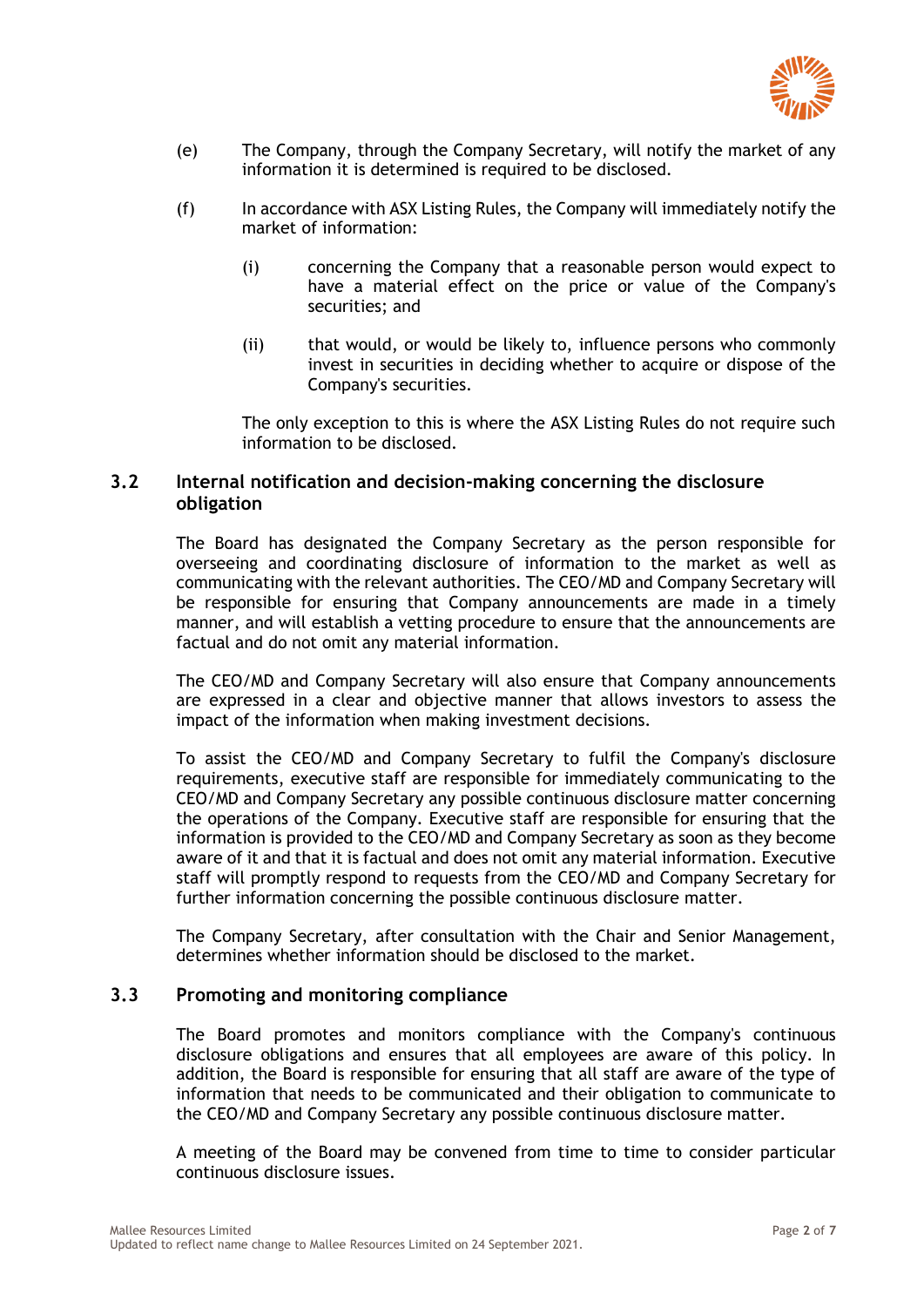

On a daily basis, the Company Secretary is charged with monitoring compliance with this policy. As part of that monitoring, all major announcements to the market will be reviewed for compliance with this policy. All public announcements will also be audited for compliance.

#### **3.4 Measures for seeking to avoid the emergence of a false market in the Company's securities**

The Company recognises that a false market in the Company's securities may result if the Company provides incomplete information to the market or if the Company fails to respond to market and media speculation that may, or may be likely to, have an impact on the price of the Company's securities.

While the Company does not, in general, respond to market speculation or rumours unless required to do so by law or other relevant bodies, the Company is committed to disclosing as much information as possible, without harming the Company, to a wide audience of investors through media releases of important milestones, including information that may not strictly be required under continuous disclosure requirements. Information given to the market will also be provided to investors through media releases.

Where appropriate, the Company will request a trading halt to prevent trading in the Company's securities by an inefficient and uninformed market until the Company can make an announcement to the market.

#### **3.5 Safeguarding confidentiality of corporate information to avoid premature disclosure**

All employees are advised of the confidentiality of Company information. In addition, the Company imposes communication blackout periods for financial information between the end of financial reporting periods and the announcement of results to the market.

### **3.6 Media contact and comment**

The Board has designated the Chair (where appropriate) to speak to the press on matters associated with the Company. In speaking to the press, the Chair will not comment on price sensitive information that has not already been disclosed to the market, however, they may clarify previously released information. To assist in safeguarding against the inadvertent disclosure of price sensitive information, the Chair will be informed of what the Company has previously disclosed to the market on any issue prior to briefing anyone outside the Company.

Subject to the policies of the Board and any committee that the Board may appoint from time to time, the Chair is authorised to comment on:

- (a) annual and half yearly results at the time of the release of the annual or half yearly report;
- (b) resolutions to be put to General Meetings of the Company;
- (c) changes in Directors, any matter related to the composition of the Board or Board processes;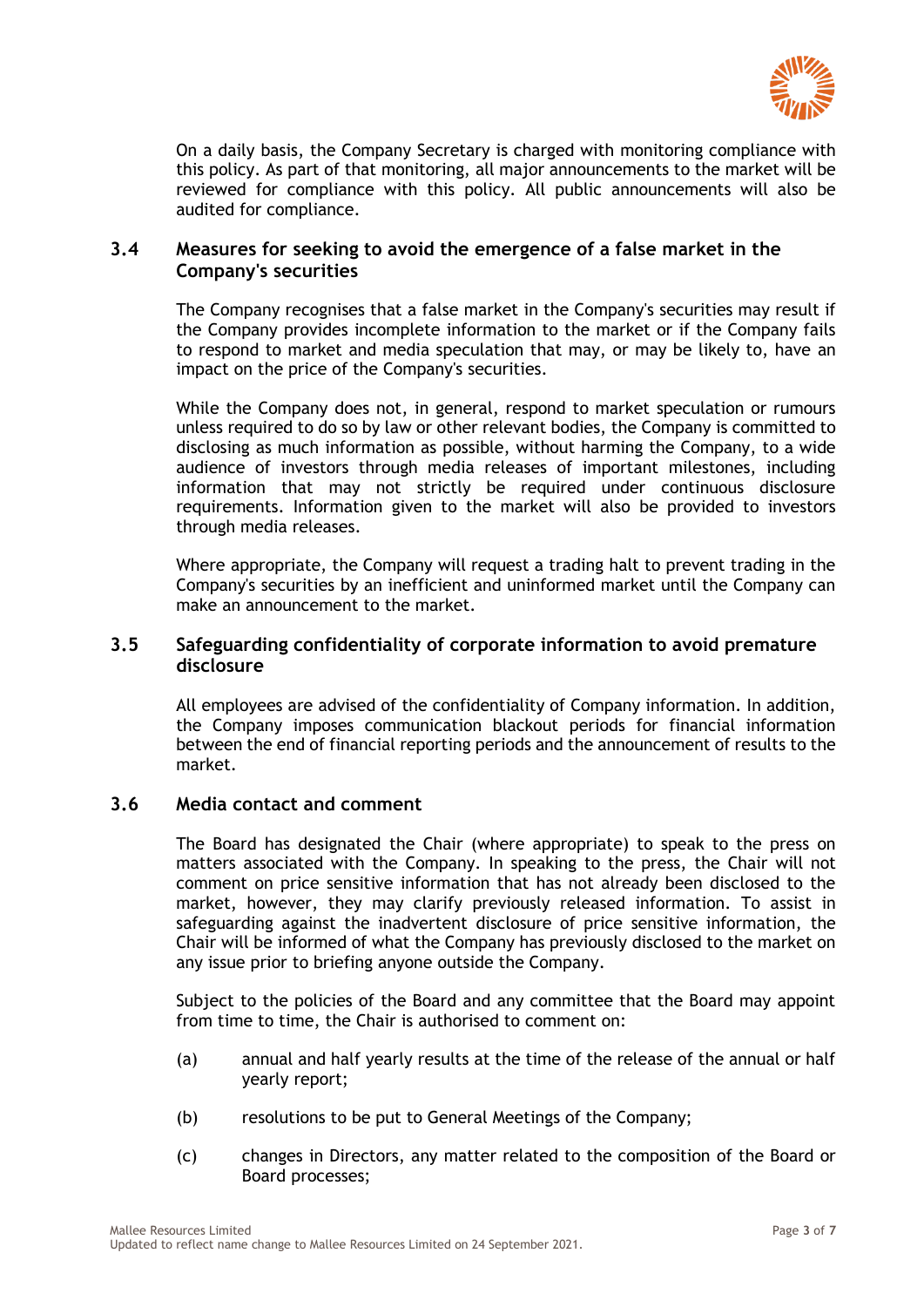

- (d) any speculation concerning Board meetings or the outcomes of Board meetings; and
- (e) other maters specifically related to shareholders.

Subject to the policies of the Board and any committee that the Board may appoint from time to time, the Managing Director/CEO is authorised to comment on:

- (a) the Company's future outlook;
- (b) any operational matter;
- (c) media queries concerning operational issues which reflect either positively or negatively on the Company;
- (d) proposed or actual legal actions; and
- (e) queries and general discussion concerning the Company's industry.

There will be times when Directors and employees will be approached by the media for public comment. On such occasions, the Director(s) or employee(s) should comply with the following:

- (a) refer the person to the Chair of the Board as appropriate for comment;
- (b) refrain from disclosing any information, documents or other forms of data to the person without the prior consent of the Chair of the Board; and
- (c) report the person who contacted the Director/employee, the reason (explicit or inferred) for the contact and a summary of any other relevant information as soon as possible to the Chair.

#### **3.7 External communications including analyst briefings and responses to shareholder questions**

The Company discloses its financial and operational results to the market each year/half year/quarter as well as informing the market of other events throughout the year as they occur. Quarterly financial reports, media releases and AGM speeches are all lodged with the relevant authority. As all financial information is disclosed, the Company will only comment on factual errors in information and underlying assumptions when commenting on market analysts' financial projections, rather than commenting on the projections themselves.

In addition to the above disclosures, the Company does conduct briefings and discussions with analysts and institutional investors. However, price sensitive information will not be discussed unless that particular information has been formally disclosed to the market via an announcement. Slides and presentations used in briefings will also be released immediately prior to the briefing to the market.

After the conclusion of each briefing or discussion, it will be reviewed to determine whether any price sensitive information has been inadvertently disclosed. If any price sensitive information was disclosed, it will be announced immediately to the market.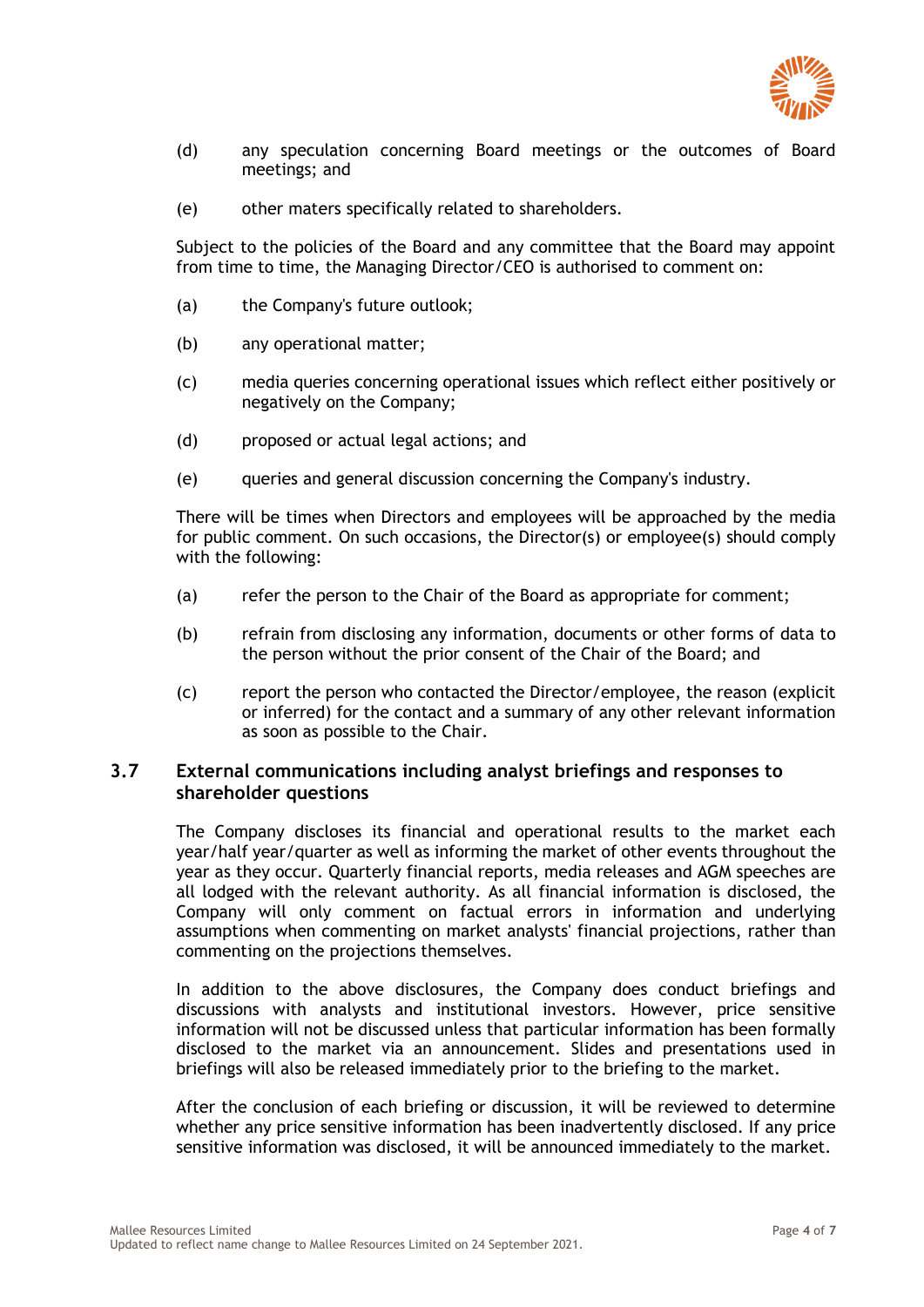

Similarly, when answering shareholder questions, price sensitive information will not be discussed unless that particular information has been formally disclosed to the market via an announcement.

Where a question can only be answered by disclosing price sensitive information, the Company will decline to answer it or take it on notice and announce the information to the market prior to responding.

If any new price sensitive information is to be used in briefing media, institutional investors and analysts or in answering shareholder queries, written materials containing such information will be lodged with the relevant authority prior to the briefing commencing. These briefing materials may also include information that may not strictly be required under continuous disclosure requirements.

This policy will form a component of the induction process for all new employees (managers).

The Company is committed to the full and accurate reporting of its financial results. Consequently, when complying with its periodic disclosure requirements, the Company will provide commentary on its financial results. The purpose of the commentary will be to clarify and balance the information in the financial results.

This commentary will be delivered in a manner that is neutral, free from any bias and easy to understand. This may involve the provision of both positive and negative information about the Company that the Company believes is necessary to keep investors fully informed.

The Company respects the rights of its shareholders and to facilitate the effective exercise of those rights the Company is committed to:

- (a) communicating effectively with shareholders;
- (b) giving shareholders ready access to balanced and understandable information about the Company and corporate proposals; and
- (c) making it easy for shareholders to participate in general meetings of the Company.

#### **3.8 Provision of information**

The Company will communicate with shareholders in three main ways:

- (a) through releases to the market;
- (b) through information provided directly to shareholders at general meetings of the Company; and
- (c) market releases.

It is the Company's policy to comply with its continuous and periodic disclosure obligations. In accordance with the Company's continuous disclosure policy, unless exempted by the ASX Listing Rules, the Company will immediately notify the market of information: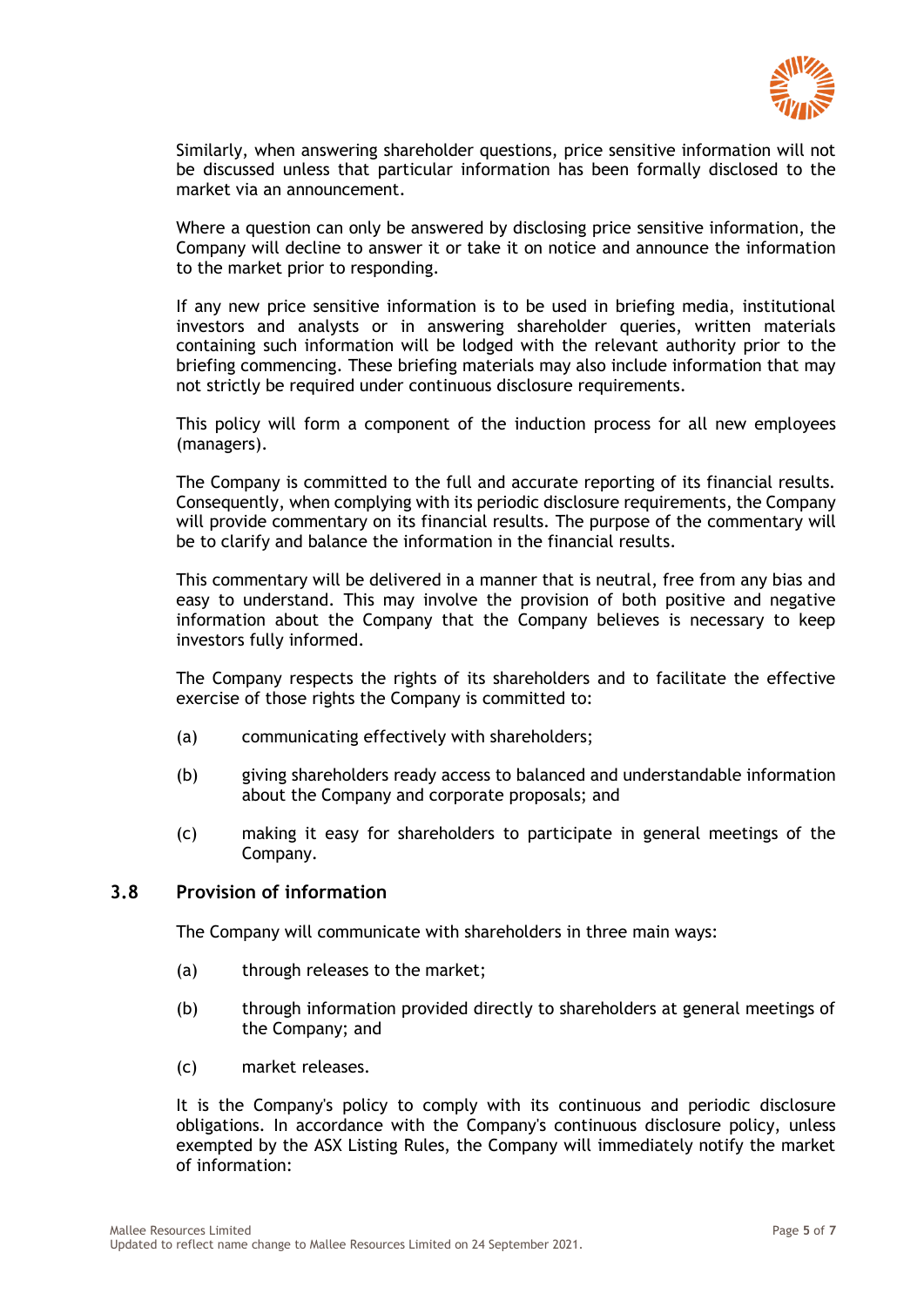

- (a) concerning the Company that a reasonable person would expect to have a material effect on the price or value of the Company's securities; and
- (b) that would, or would be likely to, influence persons who commonly invest in securities in deciding whether to acquire or dispose of the Company's securities.

#### **3.9 Company website**

The Company provides general information about the Company and its operations, details of the Company's corporate governance policies and procedures and information specifically targeted at keeping the Company's shareholders informed about the Company on its website.

In particular, where appropriate, after confirmation of receipt by the relevant authority, the following will be posted to the website:

- (a) relevant announcements made to the market;
- (b) media releases;
- (c) information provided to analysts or the media during briefings;
- (d) the full text of notices of meeting and explanatory material;
- (e) information related to general meetings, including the Chair's address, speeches and voting results;
- (f) copies of press releases and announcements for the preceding year; and
- (g) copies of annual and half-yearly reports including financial statements for the preceding year.

Where possible, the website will also be used for web-casting or teleconferencing analyst and media briefings as well as general meetings of the Company. Where the Company does web-cast the preceding events, and even where it is not possible to do so, a transcript or summary of the information discussed will be posted to the website.

#### **3.10 Direct communications with shareholders**

Throughout the year it may be appropriate for the Company to directly communicate with shareholders. For example, to give shareholders notice of general meetings or to update shareholders by way of a Chair's letter.

In relation to information that is directly communicated to shareholders, all shareholders have the right to elect to receive all such information by post, facsimile or electronic mail.

#### **3.11 Meetings of the Company**

In preparing for general meetings of the Company, the Company will draft the notice of meeting and related explanatory information so that they provide all of the information that is relevant to shareholders in making decisions on matters to be voted